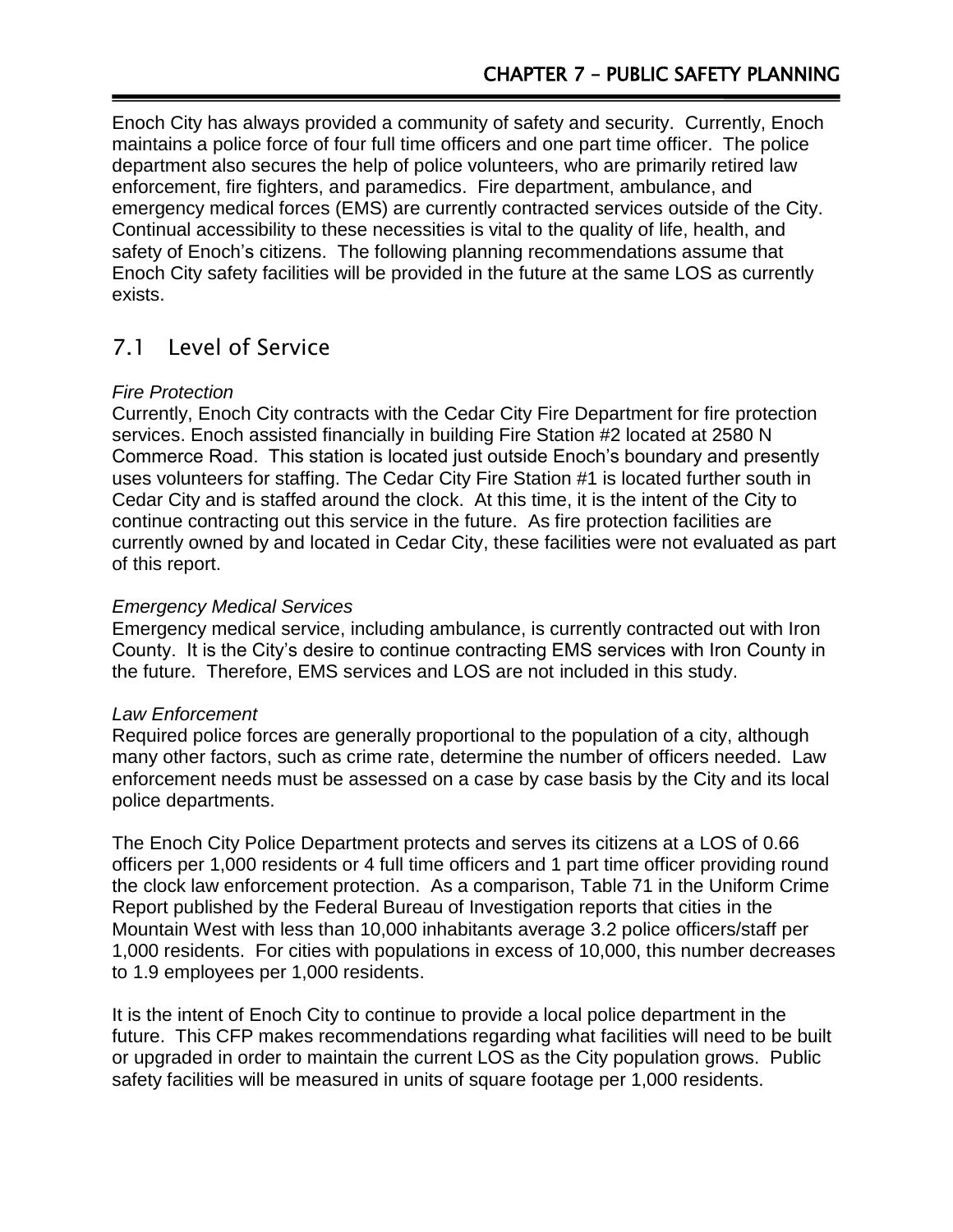# 7.2 Existing Facilities

### *Law Enforcement*

Enoch City employs its own law enforcement officers and desires to continue to provide this service to its residents. The Police Department currently shares its facility with other city departments at the City Offices Building located on Midvalley Road. The Police Department uses 2,472 square feet in the City Offices Building. Based on current population estimates, of 6,836 residents, the LOS for Enoch City is 362 square feet per 1000 residents. However, office space is full and future facilities will be needed in the near future as the City grows and additional officers, staff, and equipment are needed.

## 7.3 Future Facilities

To assist Enoch City in its future planning of emergency services, we recommend the guidelines in the National Fire Protection Association Standards (NFPA) 1720. This standard uses response times as an indication of LOS. It is recommended that Enoch work with the Cedar City Fire Department and Iron County EMS Services to meet the recommendations of this standard.

According to NFPA 1710, a fire department's fire suppression resources shall be deployed to provide for the arrival of an engine company within a 4-minute response time and the initial full alarm assignment within an 8-minute response time to 90 percent of the incidents that require a full assignment of apparatus.

With respect to emergency medical service calls (EMS), NFPA 1710 calls for the arrival of a first responder with an automatic external defibrillator (AED) to arrive on scene with a 4-minute response time to 90 percent of the incidents. Additionally, the fire department's EMS for providing advanced life support (ALS) shall be deployed to provide for the arrival of an ALS company within an 8-minute response time to 90 percent of the incidents.

### *Law Enforcement*

As Enoch City's population reaches the estimated 2040 population, an additional 8,080 square feet of new public safety facilities will be required to maintain the current LOS. The required future total is 10,552 square feet of facility or 362 sq ft per 1000 resident x 29,150 residents.

Additionally, as development reaches the extents of the city boundaries and as traffic volumes increase, it may become necessary to locate strategically located public safety services further away from the city center.